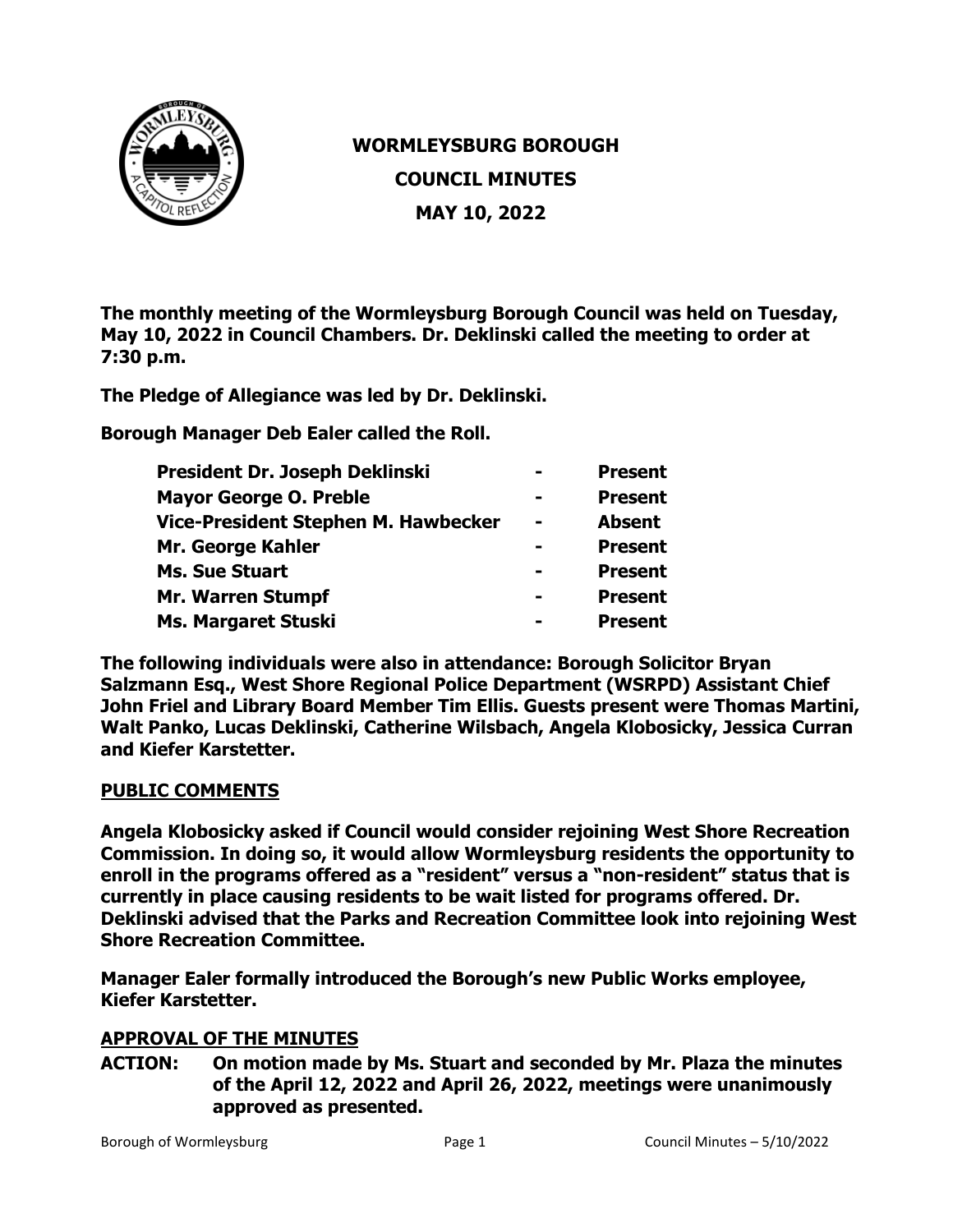# **APPROVAL OF THE AGENDA**

**ACTION: On motion made by Ms. Stuart and seconded by Mr. Kahler, the agenda was accepted as presented with no changes.**

#### **BUILDING PLANS**

**There were no building plans.** 

#### **PUBLIC HEARINGS**

**Dr. Deklinski recessed Council and opened the public hearing at 8:04 p.m. to receive comments on Ordinance 531 – Signs.**

**There were no comments.**

**Dr. Deklinski closed the public hearing at 8:05 p.m. He then reconvened the Council meeting.**

**ACTION: On motion made by Ms. Stuart and seconded by Mr. Stumpf, Council unanimously voted to adopt amended Sign Ordinance 531 and rescind the existing Sign Ordinance.**

#### **REPORTS FROM APPOINTED BOROUGH OFFICERS**

#### **Borough Manager**

**The Borough Manager's monthly report, which was provided electronically, was accepted with no questions.** 

#### **Borough Treasurer**

**The April Treasurer's report, which was provide electronically, was reviewed with no questions.** 

**Borough Solicitor** 

**No report.**

#### **Borough Engineer**

**The Borough Engineer report was provided electronically summarizing the status of the following projects and tasks to be performed:**

- **i. 120-124 South Front Street Demolition CDBG**
- **ii. 2022 Roadway/Paving Project**
- **iii. Walnut Street Drainage**
- **iv. Lower Rupley Park MS4 Project**
- **v. DCED Watershed Restoration and Protection Program (WRPP) Grant**
- **vi. Pump Station Electrical Evaluation**

#### **COUNCIL PRESIDENT'S REPORT**

**Dr. Deklinski advised the Annual Volunteer Dinner is upcoming, scheduled for Saturday, May 21st.**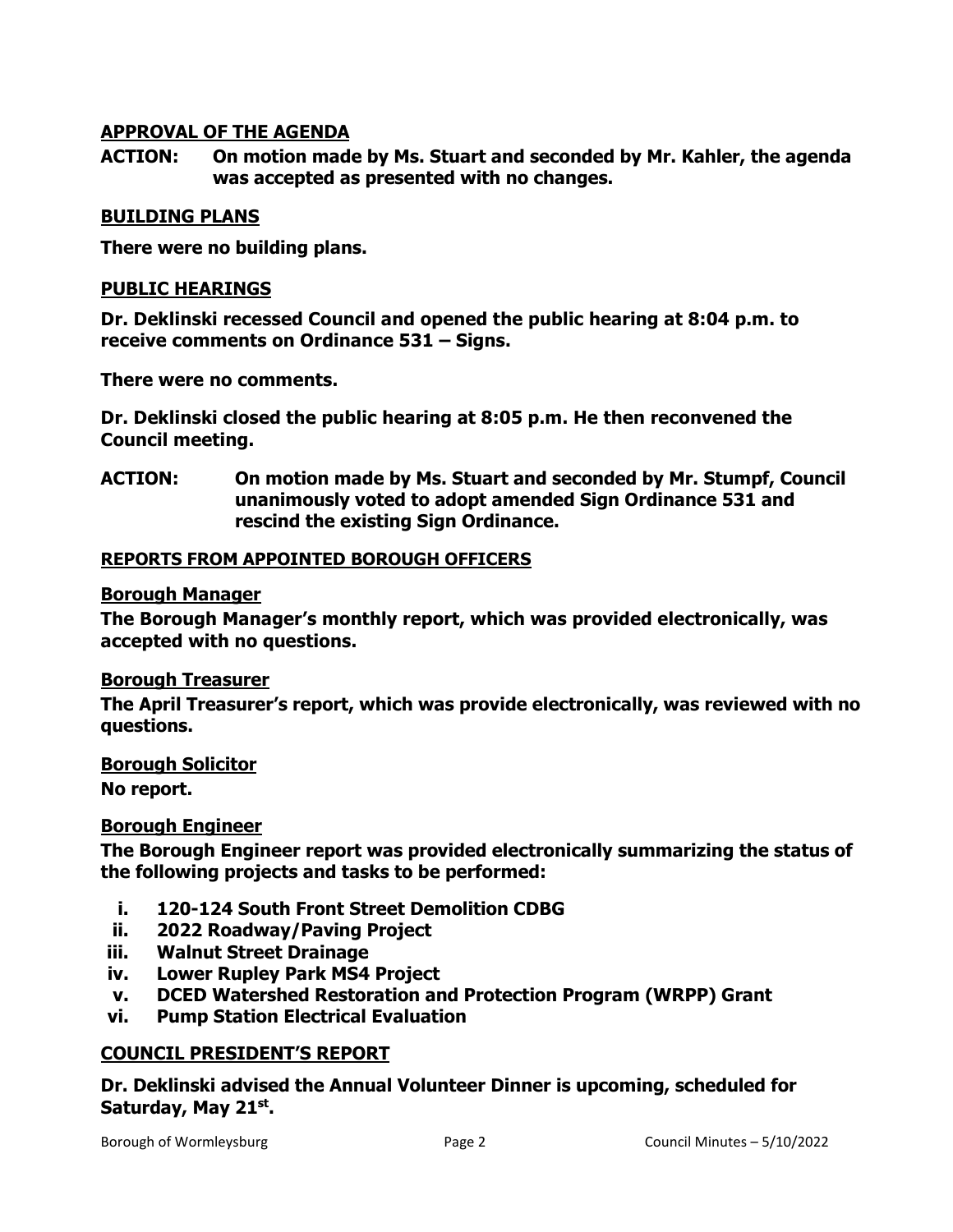**Dr. Deklinski, Mr. Stumpf and Manager Ealer attended a meeting with Thomas Cree, Erie Insurance, who specializes in Safety Administration.** 

**Dr. Deklinski, Mr. Stumpf and Manager Ealer met with Local Technical Assistance Program (LTAP) staff from Pennsylvania Department of Transportation (PennDOT) to reassess the safety aspects of the pedestrian crossings at South Front Street for reconsideration by PennDOT. Dr. Deklinski advised that they will be researching the option of completing a lighting survey which is utilized to determine residential versus commercial speed zones.** 

**Dr. Deklinski suggested that May Council Workshop be cancelled due to the PSAB Conference that is scheduled for May 22nd through May 25th that council members will be attending. Council agreed to cancel the May Workshop meeting.**

## **COUNCIL VICE-PRESIDENT'S REPORT**

**In lieu of Mr. Hawbecker, Ms. Stuski provided the report.**

**ACTION: On motion made by Ms. Stuski, and seconded by Mr. Plaza, Council unanimously approved the distribution of funds as follows (as evidenced by the check registers dated from 4/12/2022 to 5/10/2022).**

| <b>Accounts</b>      | <b>Number of Checks</b> | <b>Distribution Summary</b> |
|----------------------|-------------------------|-----------------------------|
| <b>General Fund</b>  | 54                      | 308,016.98                  |
| <b>Fire Tax Fund</b> | 9                       | 41,697.82<br>S              |
| <b>Sewer Fund</b>    | 32                      | 240,579.04                  |
| Total                |                         | 590,293.84*                 |

\*The distribution summary total may include inter-fund transfers in keeping with accounting requirements.

## **MAYOR'S REPORT**

**The Mayor provided his monthly report, which was accepted without questions.** 

Asst. Chief Friel advised that "Chillin' with the Chiefs" is scheduled for May 26<sup>th</sup> from **9am to 11am at the Yankee Doodle Diner for the community to come out and meet our West Shore Regional Police Officers.** 

**Asst. Chief Friel informed Council that National Night Out is scheduled for August 2nd at the Greek Orthodox Church, Camp Hill and noted that additional volunteers are needed for the event.** 

**Asst. Chief Friel noted that officers are now actively out on Bike Patrol within the community.**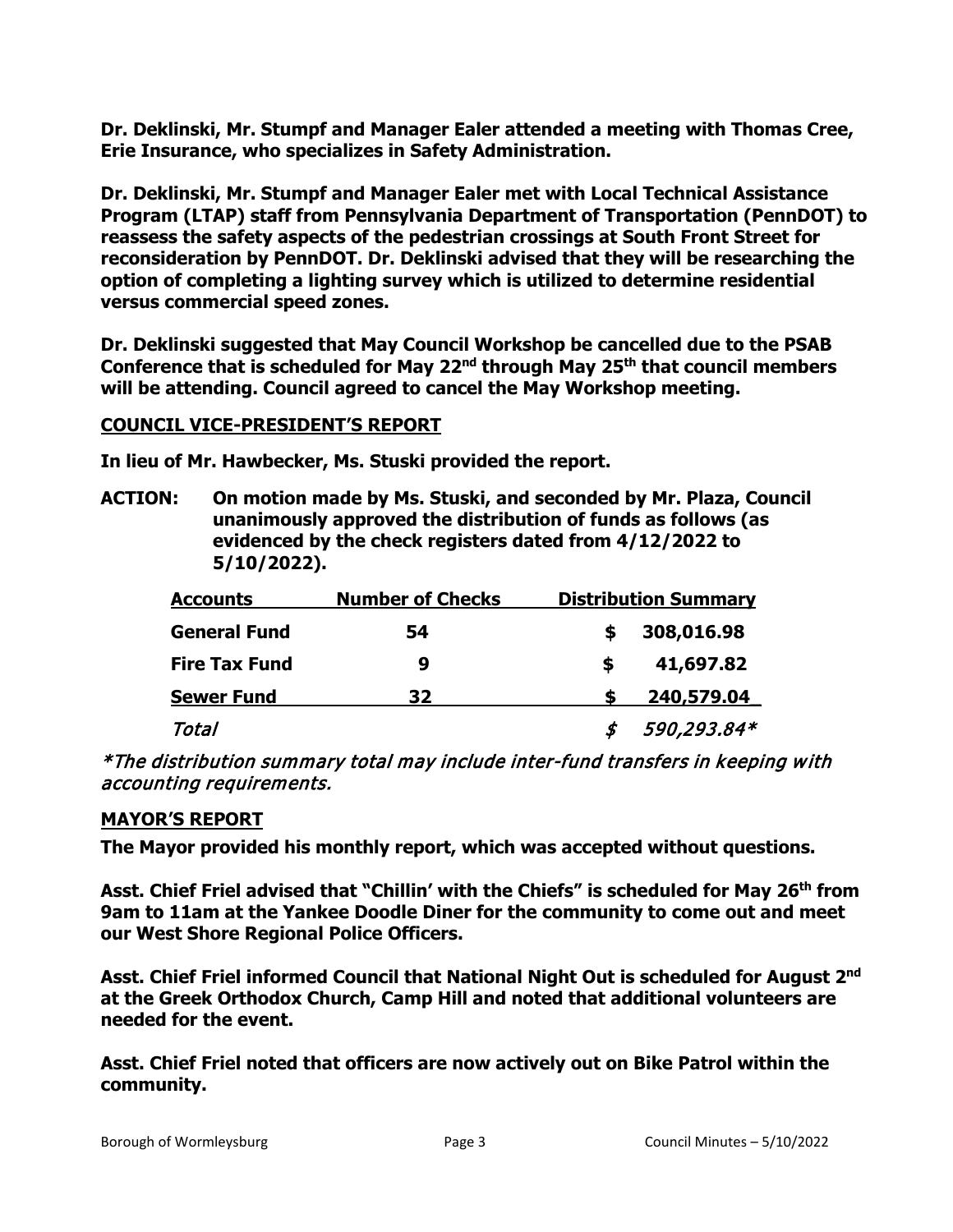**Asst. Chief Friel advised that the WSRPD is actively researching the prospect to have a second K9 that specializes in therapy services.** 

## **COMMITTEE REPORTS**

# **Parks, Public Lands and Recreation Committee, COG**

**Ms. Stuski advised that the Parks and Recreation Board's April meeting was held, and they discussed reorganization of the board.** 

**Ms. Stuski attended CapCOG's monthly meeting.**

**ACTION: On motion made by Ms. Stuski and seconded by Mr. Plaza, Council unanimously voted to adopt Resolution 2022.03 Watershed Restoration and Protection Program (WRPP) Grant for the MS4 Lower Rupley Park Project.**

**Planning Commission and Streets, Sanitary/Highway Committee**

**No report.**

# **Service/Property Committee**

**Mr. Kahler, Ms. Stuart and Manger Ealer attended a third meeting with Lobar, Inc. and Lobar presented the Borough Hall Redesign proposal. Mr. Kahler advised that due to the estimated cost of the project, it will be sent out to bid.** 

## **Codes Enforcement, Zoning, Sidewalks and Shade Trees Committee**

**No report.**

## **Public Safety Committee**

**ACTION: On motion made by Mr. Stumpf and seconded by Mr. Kahler, Council unanimously approved the West Shore Bureau of Fire (WSBF) Major Incident Types and Classification reports for April 2022.** 

## **Administrative Committee**

**No report.**

## **NEW BUSINESS**

**ACTION: On motion made by Ms. Stuart and seconded by Mr. Stumpf, Council unanimously voted to oppose PSAB (PA State Association of Boroughs) legalization of cannabis resolution.** 

**In lieu of Library Board Member Mr. Ellis, Ms. Stuart attended Frederickson Library's strategic plan launch meeting.** 

## **OLD BUSINESS**